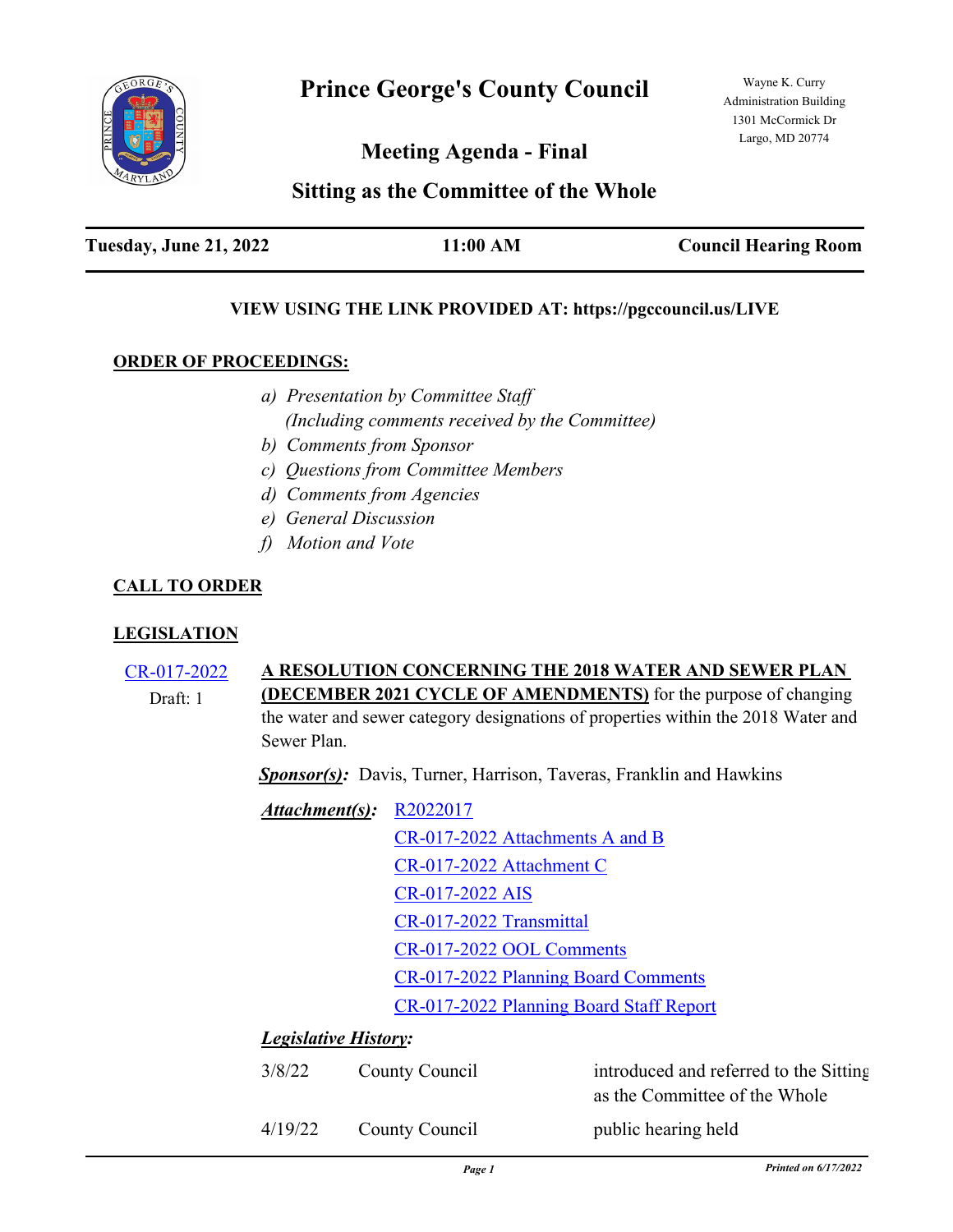|                                                                                                       | 4/25/22                                                                                                                                                                                                                                                                                            | Sitting as the Committee of Held in Committee<br>the Whole |                                                                                    |  |
|-------------------------------------------------------------------------------------------------------|----------------------------------------------------------------------------------------------------------------------------------------------------------------------------------------------------------------------------------------------------------------------------------------------------|------------------------------------------------------------|------------------------------------------------------------------------------------|--|
|                                                                                                       | 5/9/22                                                                                                                                                                                                                                                                                             | Sitting as the Committee of Held in Committee<br>the Whole |                                                                                    |  |
| CR-038-2022                                                                                           |                                                                                                                                                                                                                                                                                                    |                                                            | A RESOLUTION CONCERNING HOUSING INVESTMENT TRUST FUND                              |  |
| Draft: 1                                                                                              |                                                                                                                                                                                                                                                                                                    |                                                            | FOR HOUSING AND COMMUNITY DEVELOPMENT for the purpose of                           |  |
|                                                                                                       | committing and allocating to the Atworth College Park Metro Apartments project,<br>an eligible activity not originally funded, the amount of two hundred thousand<br>dollars (\$200,000) in Housing Investment Trust Fund ("HITF") Program funds for<br>gap financing of new housing construction. |                                                            |                                                                                    |  |
|                                                                                                       | Taveras                                                                                                                                                                                                                                                                                            |                                                            | <b>Sponsor(s):</b> Hawkins, Streeter, Turner, Franklin, Glaros, Harrison, Ivey and |  |
|                                                                                                       | Attachment(s):                                                                                                                                                                                                                                                                                     | R <sub>2022038</sub>                                       |                                                                                    |  |
|                                                                                                       |                                                                                                                                                                                                                                                                                                    | CR-038-2022 AIS                                            |                                                                                    |  |
|                                                                                                       |                                                                                                                                                                                                                                                                                                    | CR-038-2022 Transmittal                                    |                                                                                    |  |
|                                                                                                       | <b>Legislative History:</b>                                                                                                                                                                                                                                                                        |                                                            |                                                                                    |  |
|                                                                                                       | 4/26/22                                                                                                                                                                                                                                                                                            | County Council                                             | introduced and referred to the Sitting<br>as the Committee of the Whole            |  |
| CR-039-2022                                                                                           |                                                                                                                                                                                                                                                                                                    |                                                            | A RESOLUTION CONCERNING PAYMENTS IN LIEU OF TAXES                                  |  |
| Draft: 1                                                                                              |                                                                                                                                                                                                                                                                                                    |                                                            | ("PILOT") AGREEMENT FOR THE ATWORTH COLLEGE PARK METRO                             |  |
|                                                                                                       | <b>APARTMENTS PROJECT</b> for the purpose of approving the terms and conditions                                                                                                                                                                                                                    |                                                            |                                                                                    |  |
|                                                                                                       |                                                                                                                                                                                                                                                                                                    |                                                            | of a Payments in Lieu of Taxes ("PILOT") Agreement between Prince George's         |  |
| County, Maryland (the "County") and GD CP Metro, LLC (the "Owner").<br><b>Attachment(s): R2022039</b> |                                                                                                                                                                                                                                                                                                    |                                                            |                                                                                    |  |
|                                                                                                       |                                                                                                                                                                                                                                                                                                    | CR-039-2022 Attachment B                                   |                                                                                    |  |
|                                                                                                       |                                                                                                                                                                                                                                                                                                    | CR-039-2022 AIS                                            |                                                                                    |  |
|                                                                                                       |                                                                                                                                                                                                                                                                                                    | CR-039-2022 Transmittal                                    |                                                                                    |  |
|                                                                                                       |                                                                                                                                                                                                                                                                                                    | CR-039-2022 Fiscal Impact Statement                        |                                                                                    |  |
|                                                                                                       | <b>Legislative History:</b>                                                                                                                                                                                                                                                                        |                                                            |                                                                                    |  |
|                                                                                                       | 4/26/22                                                                                                                                                                                                                                                                                            | County Council                                             | introduced and referred to the Sitting                                             |  |
|                                                                                                       |                                                                                                                                                                                                                                                                                                    |                                                            | as the Committee of the Whole                                                      |  |
| CR-040-2022                                                                                           |                                                                                                                                                                                                                                                                                                    |                                                            | A RESOLUTION CONCERNING HOUSING INVESTMENT TRUST FUND                              |  |
| Draft: 1                                                                                              | <b>FOR HOUSING AND COMMUNITY DEVELOPMENT</b> for the purpose of                                                                                                                                                                                                                                    |                                                            |                                                                                    |  |
|                                                                                                       | committing and allocating to the Willows at Upper Marlboro project, an eligible                                                                                                                                                                                                                    |                                                            |                                                                                    |  |
|                                                                                                       | activity not originally funded, the amount of two million, five hundred thousand<br>dollars (\$2,500,000) in Housing Investment Trust Fund ("HITF") Program funds for                                                                                                                              |                                                            |                                                                                    |  |
|                                                                                                       | gap financing of new housing construction.                                                                                                                                                                                                                                                         |                                                            |                                                                                    |  |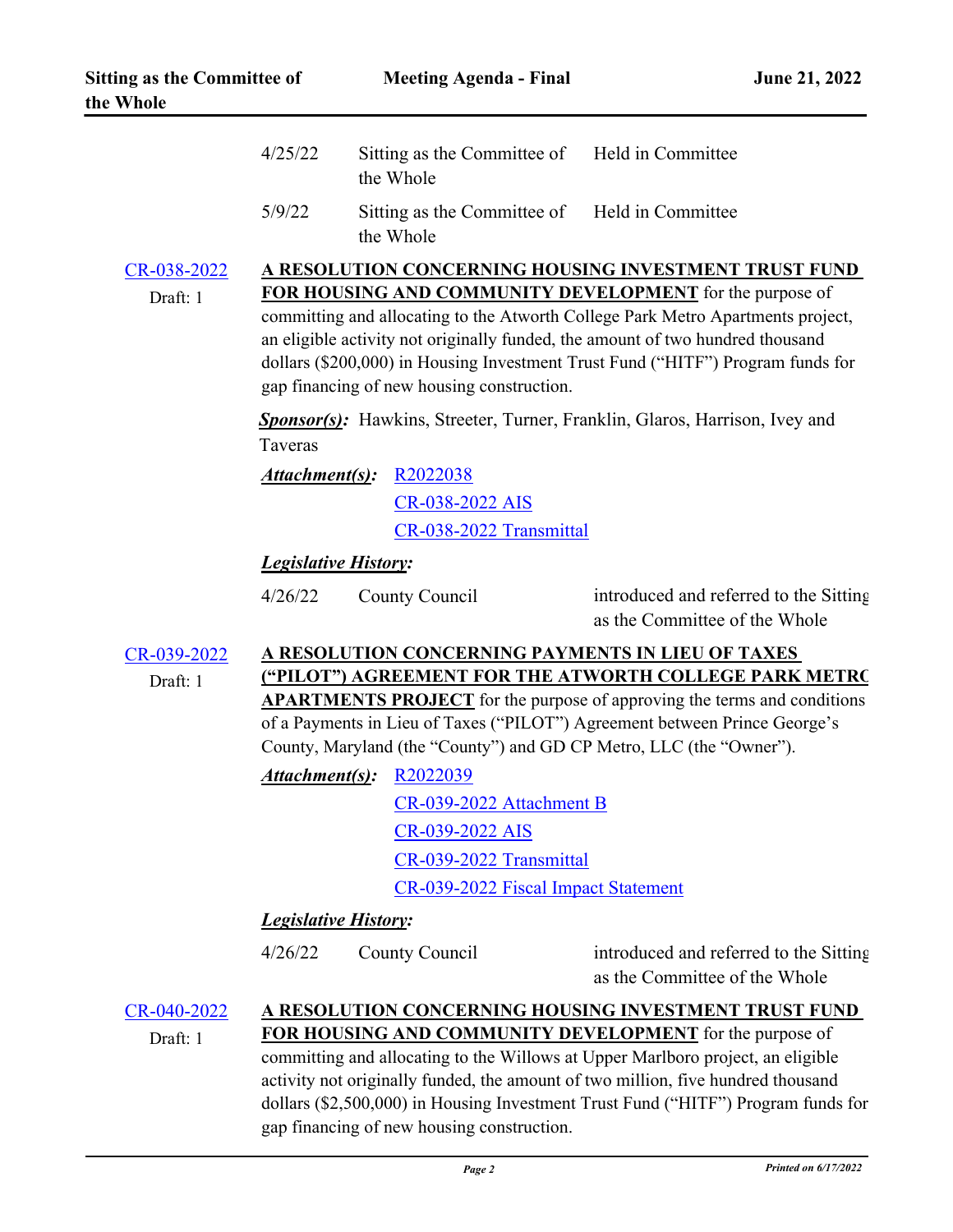|                         |                                                                                                                                                                                                                                                                                                                                                                                                                                   |                                                                              | <b>Sponsor(s):</b> Hawkins, Streeter, Turner, Glaros, Taveras and Franklin         |  |
|-------------------------|-----------------------------------------------------------------------------------------------------------------------------------------------------------------------------------------------------------------------------------------------------------------------------------------------------------------------------------------------------------------------------------------------------------------------------------|------------------------------------------------------------------------------|------------------------------------------------------------------------------------|--|
|                         | <u>Attachment(s)</u> :                                                                                                                                                                                                                                                                                                                                                                                                            | R2022040                                                                     |                                                                                    |  |
|                         |                                                                                                                                                                                                                                                                                                                                                                                                                                   | CR-040-2022 AIS                                                              |                                                                                    |  |
|                         |                                                                                                                                                                                                                                                                                                                                                                                                                                   | CR-040-2022 Transmittal                                                      |                                                                                    |  |
|                         | <b>Legislative History:</b>                                                                                                                                                                                                                                                                                                                                                                                                       |                                                                              |                                                                                    |  |
|                         | 4/26/22                                                                                                                                                                                                                                                                                                                                                                                                                           | County Council                                                               | introduced and referred to the Sitting<br>as the Committee of the Whole            |  |
| CR-042-2022<br>Draft: 1 | A RESOLUTION CONCERNING HOUSING INVESTMENT TRUST FUND<br><b>FOR HOUSING AND COMMUNITY DEVELOPMENT</b> for the purpose of<br>committing and allocating to the Sovren West Hyattsville Metro Apartments<br>project, an eligible activity not originally funded, the amount of two hundred<br>thousand dollars (\$200,000) in Housing Investment Trust Fund ("HITF") Program<br>funds for gap financing of new housing construction. |                                                                              |                                                                                    |  |
|                         | Taveras                                                                                                                                                                                                                                                                                                                                                                                                                           |                                                                              | <b>Sponsor(s):</b> Hawkins, Streeter, Turner, Franklin, Ivey, Harrison, Glaros and |  |
|                         | Attachment(s):                                                                                                                                                                                                                                                                                                                                                                                                                    | R2022042                                                                     |                                                                                    |  |
|                         |                                                                                                                                                                                                                                                                                                                                                                                                                                   | CR-042-2022 AIS                                                              |                                                                                    |  |
|                         |                                                                                                                                                                                                                                                                                                                                                                                                                                   | CR-042-2022 Transmittal                                                      |                                                                                    |  |
|                         | <b>Legislative History:</b>                                                                                                                                                                                                                                                                                                                                                                                                       |                                                                              |                                                                                    |  |
|                         | 4/26/22                                                                                                                                                                                                                                                                                                                                                                                                                           | County Council                                                               | introduced and referred to the Sitting<br>as the Committee of the Whole            |  |
| CR-047-2022             |                                                                                                                                                                                                                                                                                                                                                                                                                                   |                                                                              | A RESOLUTION CONCERNING PAYMENTS IN LIEU OF TAXES                                  |  |
| Draft: 1                | ("PILOT") AGREEMENT FOR THE SOVREN WEST HYATTSVILLE<br><b>METRO APARTMENTS PROJECT</b> for the purpose of approving the terms and<br>conditions of a Payments in Lieu of Taxes ("PILOT") Agreement between Prince<br>George's County, Maryland (the "County") and WHPC Block 3, LLC (the<br>"Owner").                                                                                                                             |                                                                              |                                                                                    |  |
|                         | Taveras                                                                                                                                                                                                                                                                                                                                                                                                                           | <b>Sponsor(s):</b> Hawkins, Streeter, Turner, Franklin, Glaros, Harrison and |                                                                                    |  |
|                         | <u>Attachment(s)</u> :                                                                                                                                                                                                                                                                                                                                                                                                            | R <sub>2022047</sub>                                                         |                                                                                    |  |
|                         |                                                                                                                                                                                                                                                                                                                                                                                                                                   | CR-047-2022 Attachment B                                                     |                                                                                    |  |
|                         |                                                                                                                                                                                                                                                                                                                                                                                                                                   | CR-047-2022 AIS                                                              |                                                                                    |  |
|                         |                                                                                                                                                                                                                                                                                                                                                                                                                                   | CR-047-2022 Transmittal                                                      |                                                                                    |  |
|                         |                                                                                                                                                                                                                                                                                                                                                                                                                                   |                                                                              | CR-047-2022 Fiscal Impact Statement                                                |  |
|                         |                                                                                                                                                                                                                                                                                                                                                                                                                                   |                                                                              |                                                                                    |  |

*Legislative History:*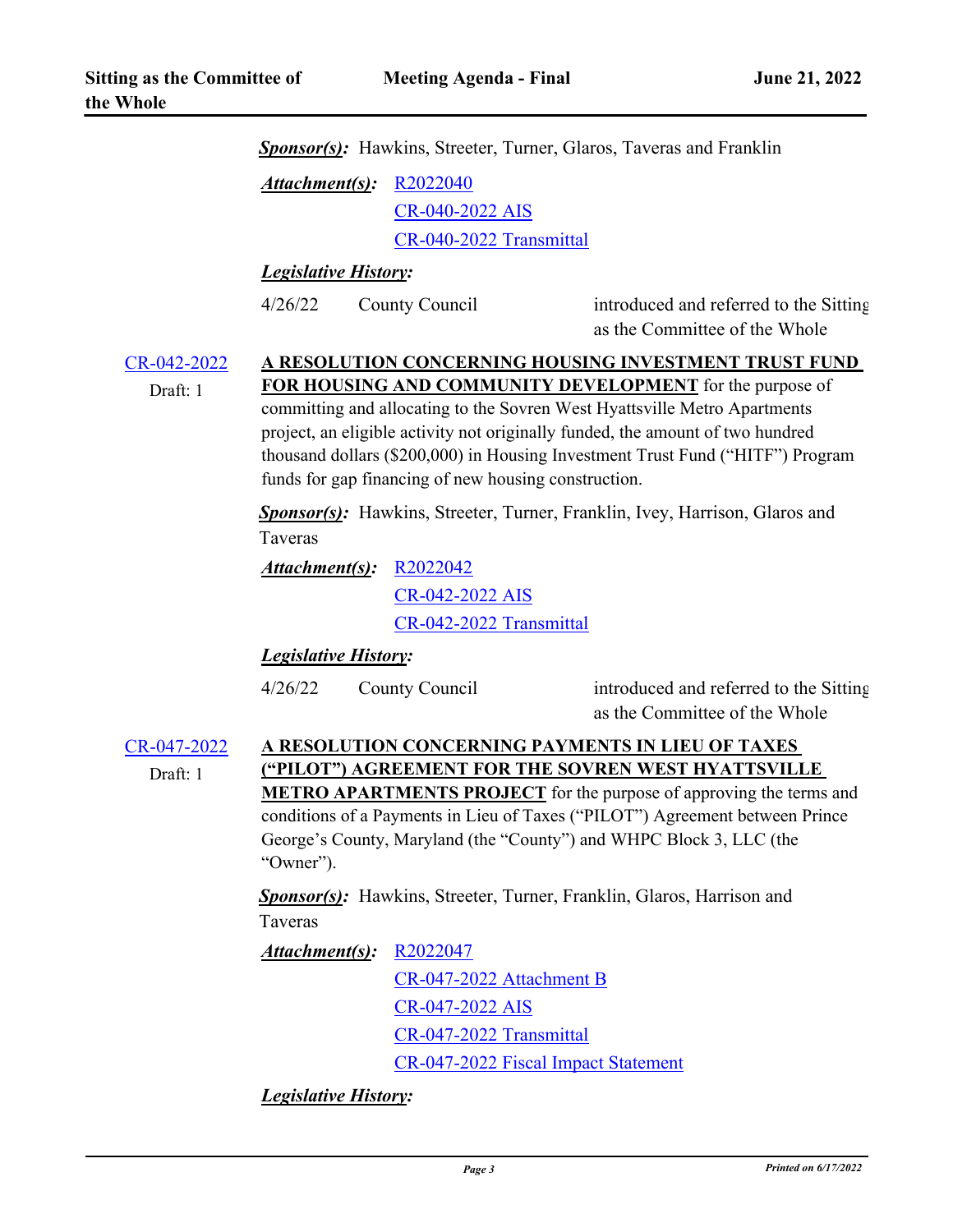|                               | 4/26/22                                                                                                                                                                                                                                                                                                                                                                                                                                                                                                      | County Council                                                                                 | introduced and referred to the Sitting<br>as the Committee of the Whole |
|-------------------------------|--------------------------------------------------------------------------------------------------------------------------------------------------------------------------------------------------------------------------------------------------------------------------------------------------------------------------------------------------------------------------------------------------------------------------------------------------------------------------------------------------------------|------------------------------------------------------------------------------------------------|-------------------------------------------------------------------------|
| CR-051-2022<br>Draft: 1       | A RESOLUTION CONCERNING PAYMENTS IN LIEU OF TAXES<br>("PILOT") AGREEMENT FOR WILLOWS AT UPPER MARLBORO for the<br>purpose of approving the terms and conditions of a Payments in Lieu of Taxes<br>("PILOT") Agreement between Prince George's County, Maryland (the "County")<br>and Willows at Upper Marlboro, LLC (the "Owner").                                                                                                                                                                           |                                                                                                |                                                                         |
|                               | <b>Sponsor(s):</b> Hawkins, Streeter, Taveras, Turner, Glaros and Harrison                                                                                                                                                                                                                                                                                                                                                                                                                                   |                                                                                                |                                                                         |
|                               | Attachment(s):                                                                                                                                                                                                                                                                                                                                                                                                                                                                                               | R <sub>2022051</sub><br>CR-051-2022 Attachment B<br>CR-051-2022 AIS<br>CR-051-2022 Transmittal |                                                                         |
|                               | <b>Legislative History:</b>                                                                                                                                                                                                                                                                                                                                                                                                                                                                                  |                                                                                                |                                                                         |
|                               | 5/3/22                                                                                                                                                                                                                                                                                                                                                                                                                                                                                                       | County Council                                                                                 | introduced and referred to the Sitting<br>as the Committee of the Whole |
| CR-065-2022<br>Draft: 1       | A RESOLUTION CONCERNING PAYMENTS IN LIEU OF TAXES<br>("PILOT") AGREEMENT FOR GLENARDEN HILLS PHASE 3, 9%<br><b>PROJECT</b> for the purpose of approving the terms and conditions of a Payments in<br>Lieu of Taxes ("PILOT") Agreement between Prince George's County, Maryland<br>(the "County") and Glenarden Hills Phase 3, Nine, LLC (the "Owner").<br><b>Sponsor(s):</b> Streeter, Turner, Ivey, Harrison, Franklin, Glaros, Medlock and<br>Dernoga                                                     |                                                                                                |                                                                         |
|                               |                                                                                                                                                                                                                                                                                                                                                                                                                                                                                                              | <b>Attachment(s): R2022065</b>                                                                 |                                                                         |
|                               |                                                                                                                                                                                                                                                                                                                                                                                                                                                                                                              | CR-065-2022 Attachment B                                                                       |                                                                         |
|                               |                                                                                                                                                                                                                                                                                                                                                                                                                                                                                                              | CR-065-2022 AIS                                                                                |                                                                         |
|                               |                                                                                                                                                                                                                                                                                                                                                                                                                                                                                                              | CR-065-2022 Transmittal                                                                        |                                                                         |
| <b>Legislative History:</b>   |                                                                                                                                                                                                                                                                                                                                                                                                                                                                                                              |                                                                                                |                                                                         |
|                               | 5/17/22                                                                                                                                                                                                                                                                                                                                                                                                                                                                                                      | County Council                                                                                 | introduced and referred to the Sitting<br>as the Committee of the Whole |
| $CR - 064 - 2022$<br>Draft: 1 | A RESOLUTION CONCERNING HOUSING INVESTMENT TRUST FUND<br>FOR HOUSING AND COMMUNITY DEVELOPMENT for the purpose of<br>committing and allocating to the Glenarden Hills Phase 3, 4% project, an eligible<br>activity not originally funded, the amount of three million dollars (\$3,000,000) in<br>Housing Investment Trust Fund ("HITF") Program funds for gap financing of new<br>housing construction.<br><b>Sponsor(s):</b> Streeter, Turner, Harrison, Glaros, Dernoga, Franklin, Medlock<br>and Hawkins |                                                                                                |                                                                         |